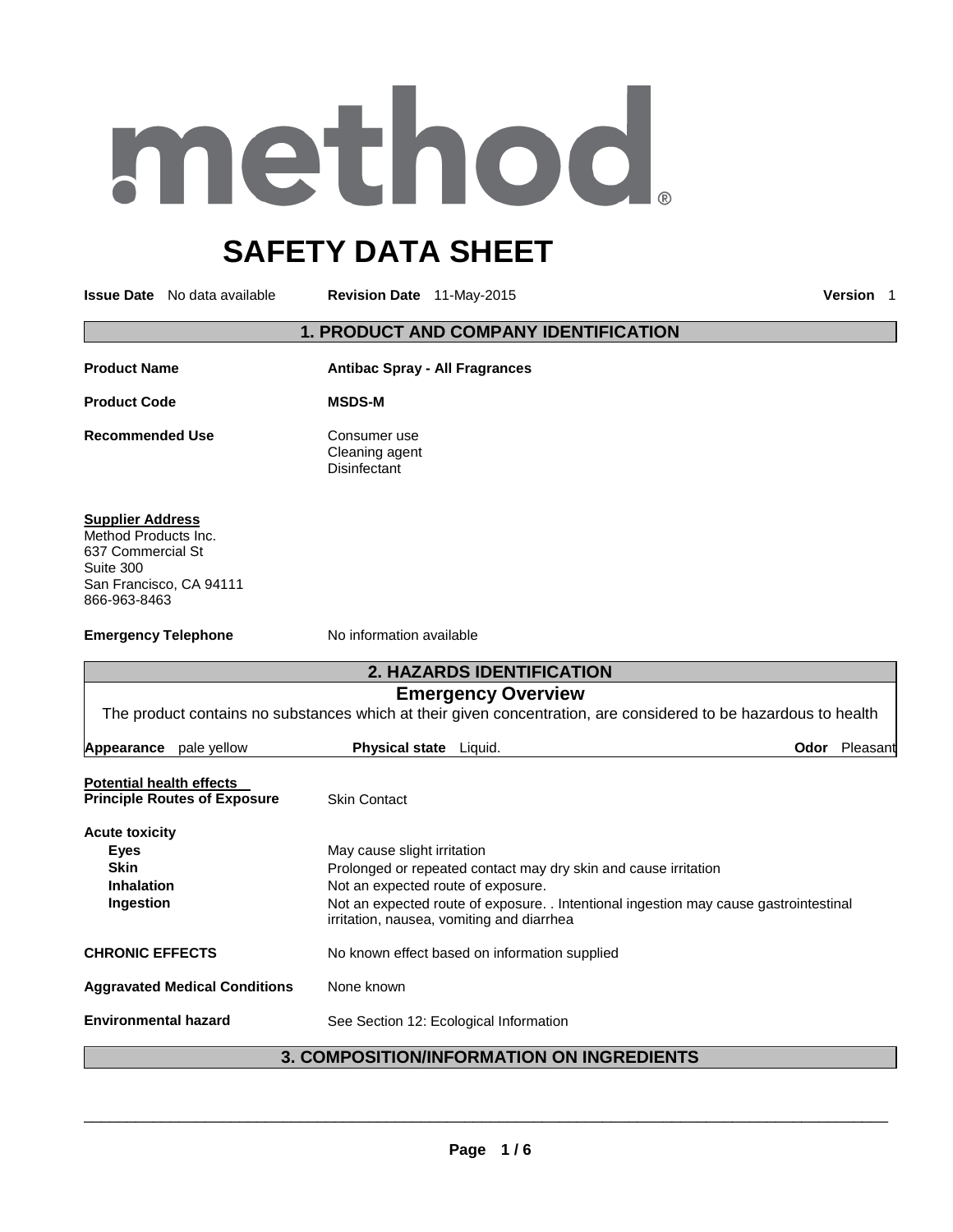| <b>Chemical Name</b>                  | <b>CAS No</b>  | Weight-%  |
|---------------------------------------|----------------|-----------|
| Citric Acid                           | 77-92-9        | $3 - 7$   |
| Sodium Lauryl Sulfate                 | $151 - 21 - 3$ | $0.1 - 1$ |
| Sodium Alphasulfo Methyl C12-18 ester | 149458-07-1    | $0.1 - 1$ |

|                                                                                                            | <b>4. FIRST AID MEASURES</b>                                                                                                             |                                                                                                           |  |             |                    |                                                                                       |
|------------------------------------------------------------------------------------------------------------|------------------------------------------------------------------------------------------------------------------------------------------|-----------------------------------------------------------------------------------------------------------|--|-------------|--------------------|---------------------------------------------------------------------------------------|
| <b>General advice</b>                                                                                      |                                                                                                                                          | If symptoms persist, call a physician.                                                                    |  |             |                    |                                                                                       |
| <b>Eye Contact</b>                                                                                         | advice                                                                                                                                   | In the case of contact with eyes, rinse immediately with plenty of water and seek medical                 |  |             |                    |                                                                                       |
| <b>Skin Contact</b>                                                                                        |                                                                                                                                          | Wash off immediately with plenty of water                                                                 |  |             |                    |                                                                                       |
| <b>Inhalation</b>                                                                                          | Remove to fresh air.                                                                                                                     |                                                                                                           |  |             |                    |                                                                                       |
| Ingestion                                                                                                  | attention                                                                                                                                |                                                                                                           |  |             |                    | Clean mouth with water and drink plenty of water. Do NOT induce vomiting. Get medical |
| Note to physicians                                                                                         |                                                                                                                                          | Treat symptomatically                                                                                     |  |             |                    |                                                                                       |
|                                                                                                            |                                                                                                                                          | <b>5. FIRE-FIGHTING MEASURES</b>                                                                          |  |             |                    |                                                                                       |
| <b>Flammable properties</b>                                                                                | Not flammable                                                                                                                            |                                                                                                           |  |             |                    |                                                                                       |
| <b>Flash Point</b><br><b>Method</b>                                                                        | Not flammable                                                                                                                            | (based on components)                                                                                     |  |             |                    |                                                                                       |
| <b>Suitable Extinguishing Media</b>                                                                        |                                                                                                                                          | Use extinguishing measures that are appropriate to local circumstances and the<br>surrounding environment |  |             |                    |                                                                                       |
| <b>Explosion data</b><br><b>Sensitivity to Mechanical Impact</b><br><b>Sensitivity to Static Discharge</b> | None<br>None                                                                                                                             |                                                                                                           |  |             |                    |                                                                                       |
| Protective equipment and<br>precautions for firefighters                                                   | As in any fire, wear self-contained breathing apparatus pressure-demand, MSHA/NIOSH<br>(approved or equivalent) and full protective gear |                                                                                                           |  |             |                    |                                                                                       |
| NFPA                                                                                                       | Health hazards 0                                                                                                                         | Flammability 0                                                                                            |  | Stability 0 |                    | <b>Physical and Chemical</b><br>Properties -                                          |
| HMIS                                                                                                       | Health hazards 0                                                                                                                         | <b>Flammability 0</b>                                                                                     |  |             | Physical hazards 0 | Personal protection -                                                                 |
|                                                                                                            |                                                                                                                                          | <b>6. ACCIDENTAL RELEASE MEASURES</b>                                                                     |  |             |                    |                                                                                       |
| <b>Personal precautions</b>                                                                                |                                                                                                                                          | Avoid contact with eyes.                                                                                  |  |             |                    |                                                                                       |
| <b>Environmental precautions</b>                                                                           | Avoid release to the environment                                                                                                         |                                                                                                           |  |             |                    |                                                                                       |
| <b>Methods for containment</b>                                                                             | Prevent further leakage or spillage if safe to do so                                                                                     |                                                                                                           |  |             |                    |                                                                                       |
| Methods for cleaning up<br>Take up mechanically, placing in appropriate containers for disposal.           |                                                                                                                                          |                                                                                                           |  |             |                    |                                                                                       |
| 7. HANDLING AND STORAGE                                                                                    |                                                                                                                                          |                                                                                                           |  |             |                    |                                                                                       |
| Advice on safe handling                                                                                    |                                                                                                                                          | Avoid contact with eyes. Keep container closed when not in use.                                           |  |             |                    |                                                                                       |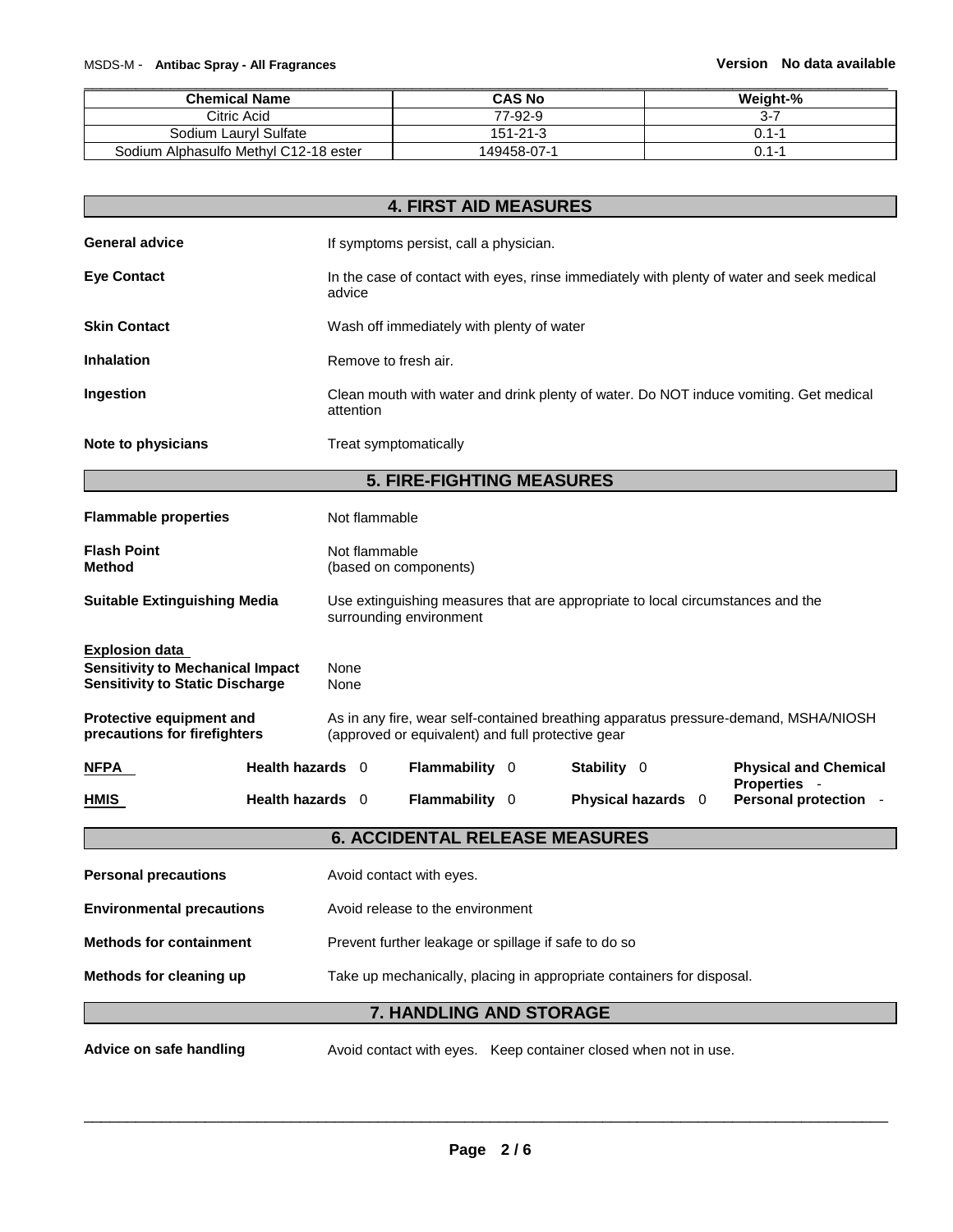| <b>Storage Conditions</b>     | place                                    | Keep out of the reach of children. Keep container tightly closed in a dry and well-ventilated |
|-------------------------------|------------------------------------------|-----------------------------------------------------------------------------------------------|
|                               | 8. EXPOSURE CONTROLS/PERSONAL PROTECTION |                                                                                               |
| <b>For Household Settings</b> | use.                                     | This product is safe for consumers and other users under normal and reasonably foreseen       |

\_\_\_\_\_\_\_\_\_\_\_\_\_\_\_\_\_\_\_\_\_\_\_\_\_\_\_\_\_\_\_\_\_\_\_\_\_\_\_\_\_\_\_\_\_\_\_\_\_\_\_\_\_\_\_\_\_\_\_\_\_\_\_\_\_\_\_\_\_\_\_\_\_\_\_\_\_\_\_\_\_\_\_\_\_\_\_\_\_\_\_\_\_

| <b>For Occupational Settings</b> | Use safety goggles if splash hazards exist. Avoid prolonged contact with skin and clothing. |
|----------------------------------|---------------------------------------------------------------------------------------------|
|                                  | Always follow good hygienic work practices.                                                 |

# **9. PHYSICAL AND CHEMICAL PROPERTIES**

| <b>Physical state</b><br>Odor                                                                                                                                                                                                                                                                                       | Liquid<br>Pleasant                                                                                                                                                              | Color            | pale yellow |
|---------------------------------------------------------------------------------------------------------------------------------------------------------------------------------------------------------------------------------------------------------------------------------------------------------------------|---------------------------------------------------------------------------------------------------------------------------------------------------------------------------------|------------------|-------------|
| <b>Property</b><br>рH<br>Melting point / freezing point<br>Boiling point / boiling range<br><b>Flash Point</b><br><b>Evaporation rate</b><br>Flammability (solid,<br>gas)                                                                                                                                           | Values<br>$2.55 - 3.05$<br>0 °C<br>$\overline{\phantom{0}}$<br>100 °C<br>$\geq$<br>Not flammable<br>$> 1.00$ (water = 1)                                                        | Remarks • Method |             |
| <b>Flammability Limit in Air</b><br><b>Upper Flammability Limit</b><br>Lower flammability limit<br>Vapor pressure                                                                                                                                                                                                   | Not flammable<br>Not flammable<br>2.27 kPa @ 20 °C                                                                                                                              |                  |             |
| Vapor density<br><b>Specific Gravity</b><br><b>Water solubility</b><br><b>Autoignition temperature</b><br><b>Decomposition temperature</b><br><b>Kinematic viscosity</b><br><b>Dynamic viscosity</b><br><b>Explosive properties</b><br><b>Oxidizing properties</b><br><b>VOC Content (%)</b><br><b>Bulk density</b> | $0.62$ (air = 1)<br>1.02<br>Soluble in water<br>Not Applicable<br>Not established<br>Not Determined<br>water-thin<br>Not an explosive<br>Not Applicable<br>0<br>Not established |                  |             |

# **10. STABILITY AND REACTIVITY**

| <b>Stability</b>                                                          | Stable under recommended storage conditions |
|---------------------------------------------------------------------------|---------------------------------------------|
| Incompatible materials                                                    | None known based on information supplied    |
| <b>Conditions to Avoid</b>                                                | None known based on information supplied    |
| Hazardous Decomposition Products None known based on information supplied |                                             |
| Hazardous polymerization                                                  | Hazardous polymerization does not occur     |

# **11. TOXICOLOGICAL INFORMATION**

# **Acute toxicity**

**Product Information** Product does not present an acute toxicity hazard based on known or supplied information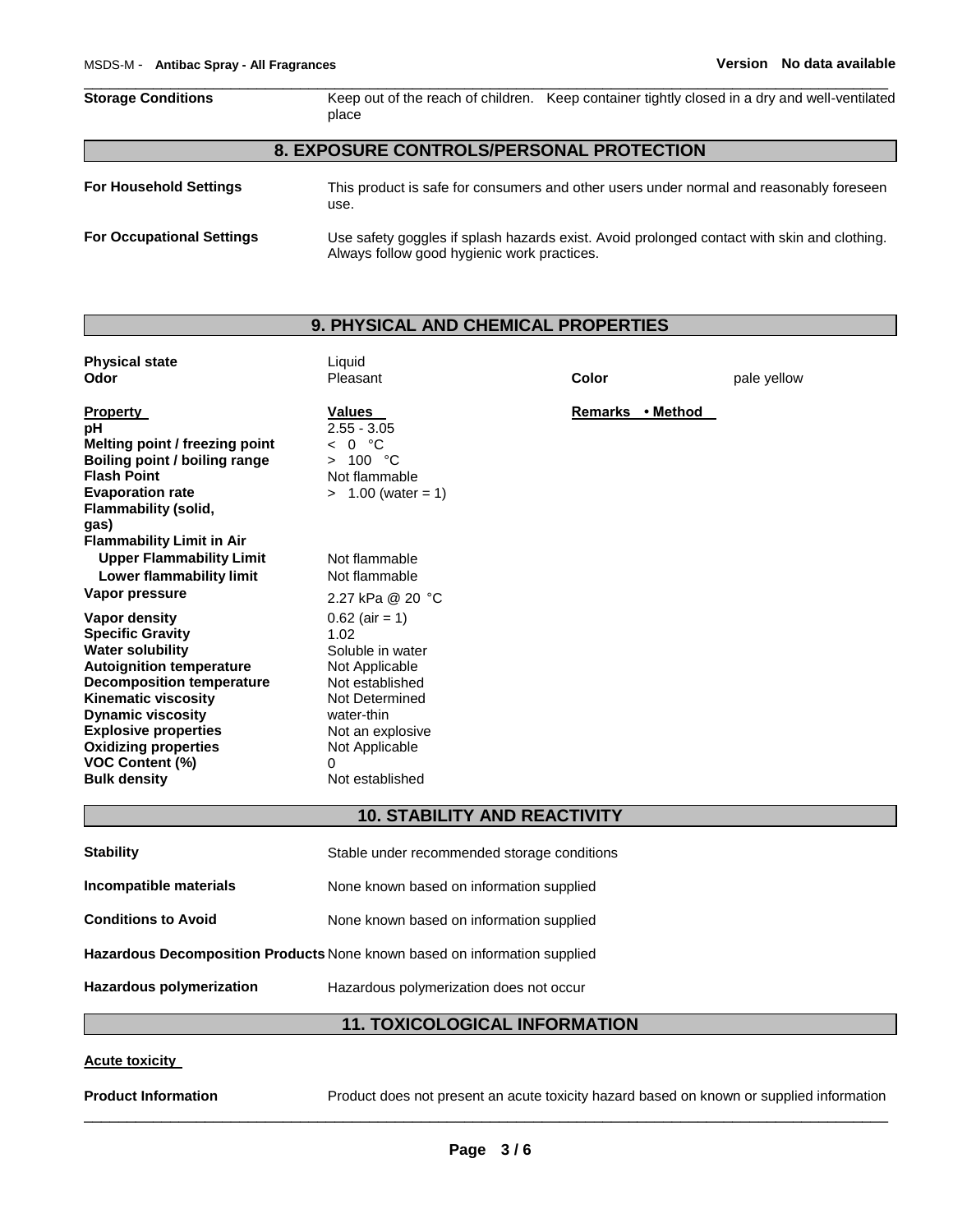**Eye Contact** May cause slight irritation **Skin Contact** Prolonged or repeated contact may dry skin and cause irritation **Ingestion Intentional ingestion may cause gastrointestinal irritation, nausea, vomiting and diarrhea** 

\_\_\_\_\_\_\_\_\_\_\_\_\_\_\_\_\_\_\_\_\_\_\_\_\_\_\_\_\_\_\_\_\_\_\_\_\_\_\_\_\_\_\_\_\_\_\_\_\_\_\_\_\_\_\_\_\_\_\_\_\_\_\_\_\_\_\_\_\_\_\_\_\_\_\_\_\_\_\_\_\_\_\_\_\_\_\_\_\_\_\_\_\_

| <b>Chemical Name</b>  | Oral LD50            | Dermal LD50         | <b>Inhalation LC50</b> |
|-----------------------|----------------------|---------------------|------------------------|
| Sodium Lauryl Sulfate | $= 977$ mg/kg<br>Rat | $=$ 580 mg/kg (Rat) |                        |

#### **Chronic toxicity**

**Target Organ Effects** None known

## **12. ECOLOGICAL INFORMATION**

#### **Ecotoxicity**

Considering the limited amount applied during normal use and the size of the container, the risk of adverse environmental effects is considered small.

| <b>Chemical Name</b>  | Algae/aguatic plants                                   | Fish                                                                                                                      | Crustacea                            |
|-----------------------|--------------------------------------------------------|---------------------------------------------------------------------------------------------------------------------------|--------------------------------------|
| Citric Acid Solution  |                                                        |                                                                                                                           | 120: 72 h Daphnia magna mg/L<br>EC50 |
| Sodium Lauryl Sulfate | 117: 96 h Pseudokirchneriella<br>subcapitata mg/L EC50 | 10.2 - 22.5: 96 h Pimephales<br>promelas mg/L LC50 semi-static 4.3<br>- 8.5: 96 h Oncorhynchus mykiss<br>mg/L LC50 static | 1.8: 48 h Daphnia magna mg/L<br>EC50 |
| Methanol              |                                                        | 100: 96 h Pimephales promelas<br>mg/L LC50 static                                                                         |                                      |

**Persistence and degradability** The surface active component(s) used in this product are readily biodegradable.

| <b>Chemical Name</b>                       | coefficient<br>$\cdot$<br>$-1.14$ . $-1.0$<br>artition |
|--------------------------------------------|--------------------------------------------------------|
| <b>Citric Acid Solution</b>                | $\overline{70}$<br>. <i>. .</i>                        |
| Sulfate<br>.codi<br>$\mathbf{m}$<br>Laury! | ٥                                                      |

# **13. DISPOSAL CONSIDERATIONS**

**Contaminated packaging** Dispose of in accordance with federal, state and local regulations. Recover or recycle if possible.

# **14. TRANSPORT INFORMATION**

| <b>DOT</b>  | Not regulated |
|-------------|---------------|
| <b>TDG</b>  | Not regulated |
| <b>MEX</b>  | Not regulated |
| ICAO (air)  | Not regulated |
| <b>IATA</b> | Not regulated |
|             |               |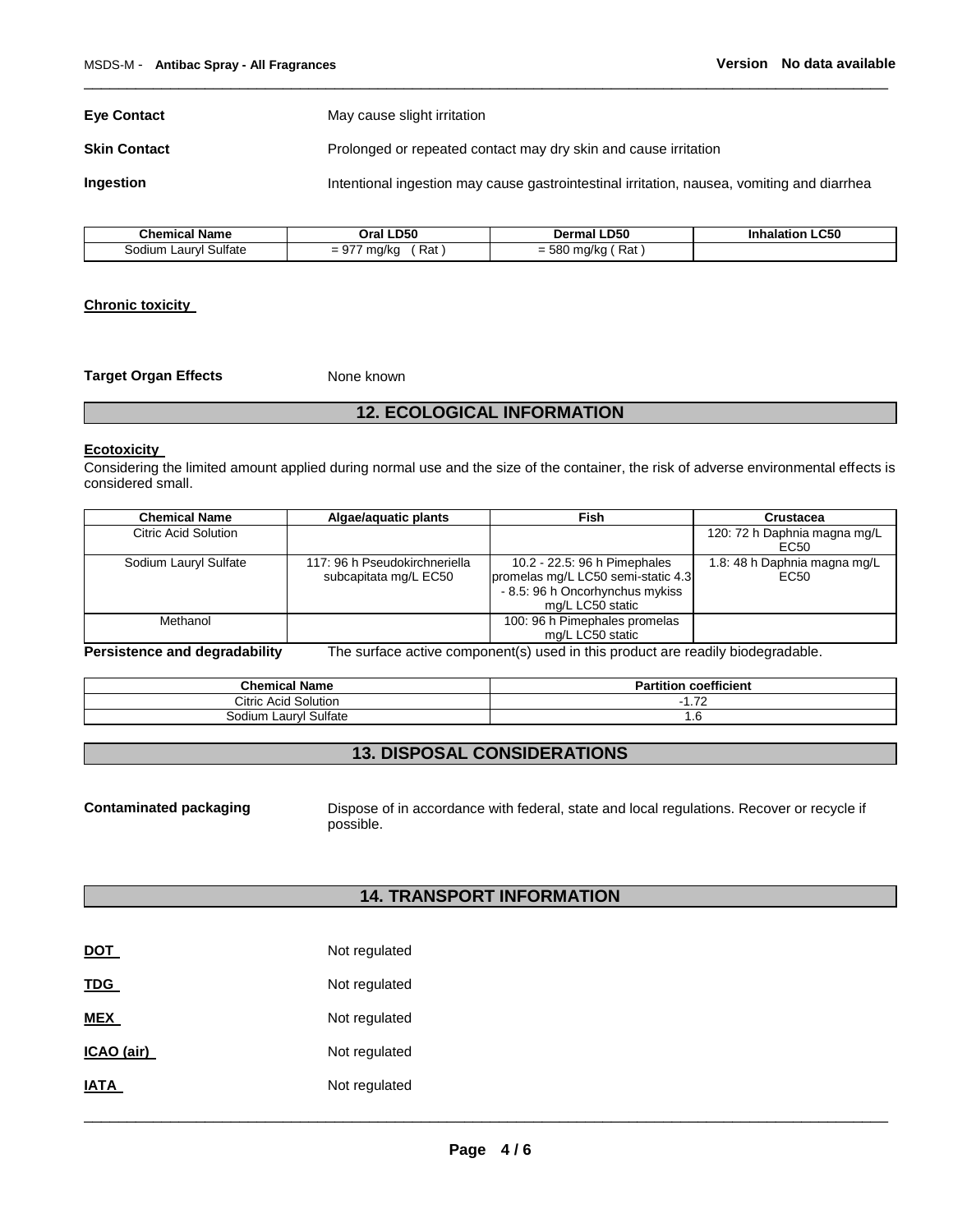| <b>IMDG</b> | Not regulated |
|-------------|---------------|
| <b>RID</b>  | Not regulated |
| <b>ADR</b>  | Not regulated |
| <b>ADN</b>  | Not regulated |

# **15. REGULATORY INFORMATION**

\_\_\_\_\_\_\_\_\_\_\_\_\_\_\_\_\_\_\_\_\_\_\_\_\_\_\_\_\_\_\_\_\_\_\_\_\_\_\_\_\_\_\_\_\_\_\_\_\_\_\_\_\_\_\_\_\_\_\_\_\_\_\_\_\_\_\_\_\_\_\_\_\_\_\_\_\_\_\_\_\_\_\_\_\_\_\_\_\_\_\_\_\_

| International Inventories                  |             |            |             |               |               |             |              |         |              |             |
|--------------------------------------------|-------------|------------|-------------|---------------|---------------|-------------|--------------|---------|--------------|-------------|
| <b>Chemical Name</b>                       | <b>TSCA</b> | <b>DSL</b> | <b>NDSL</b> | <b>EINECS</b> | <b>ELINCS</b> | <b>ENCS</b> | <b>IECSC</b> | KECL    | <b>PICCS</b> | <b>AICS</b> |
| Citric Acid Solution                       | Present     |            |             | Present       |               | Present     |              | Present |              |             |
| Sodium Lauryl Sulfate                      | Present     |            |             | Present       |               | Present     | X            | Present |              |             |
| Sodium Alphasulfo Methyl<br>$C12-18$ ester | Present     |            |             |               |               |             |              | Present |              |             |

**DSL/NDSL** - Canadian Domestic Substances List/Non-Domestic Substances List

**EINECS/ELINCS** - European Inventory of Existing Chemical Substances/European List of Notified Chemical Substances

**ENCS** - Japan Existing and New Chemical Substances

**IECSC** - China Inventory of Existing Chemical Substances

**KECL** - Korean Existing and Evaluated Chemical Substances

**PICCS** - Philippines Inventory of Chemicals and Chemical Substances

**AICS** - Australian Inventory of Chemical Substances

#### **US Federal Regulations**

#### **SARA 313**

Section 313 of Title III of the Superfund Amendments and Reauthorization Act of 1986 (SARA). This product does not contain any chemicals which are subject to the reporting requirements of the Act and Title 40 of the Code of Federal Regulations, Part 372

| <b>SARA 311/312 Hazard Categories</b> |     |
|---------------------------------------|-----|
| Acute health hazard                   | N٥  |
| <b>Chronic Health Hazard</b>          | N٥  |
| <b>Fire hazard</b>                    | No. |

| Sudden release of pressure hazard | No. |
|-----------------------------------|-----|
| <b>Reactive Hazard</b>            | No. |
|                                   |     |

#### **CWA (Clean Water Act)**

This product does not contain any substances regulated as pollutants pursuant to the Clean Water Act (40 CFR 122.21 and 40 CFR 122.42)

#### **CERCLA**

This material, as supplied, does not contain any substances regulated as hazardous substances under the Comprehensive Environmental Response Compensation and Liability Act (CERCLA) (40 CFR 302) or the Superfund Amendments and Reauthorization Act (SARA) (40 CFR 355). There may be specific reporting requirements at the local, regional, or state level pertaining to releases of this material

#### **US State Regulations**

**California Proposition 65 Complies** 

#### **U.S. State Right-to-Know Regulations**